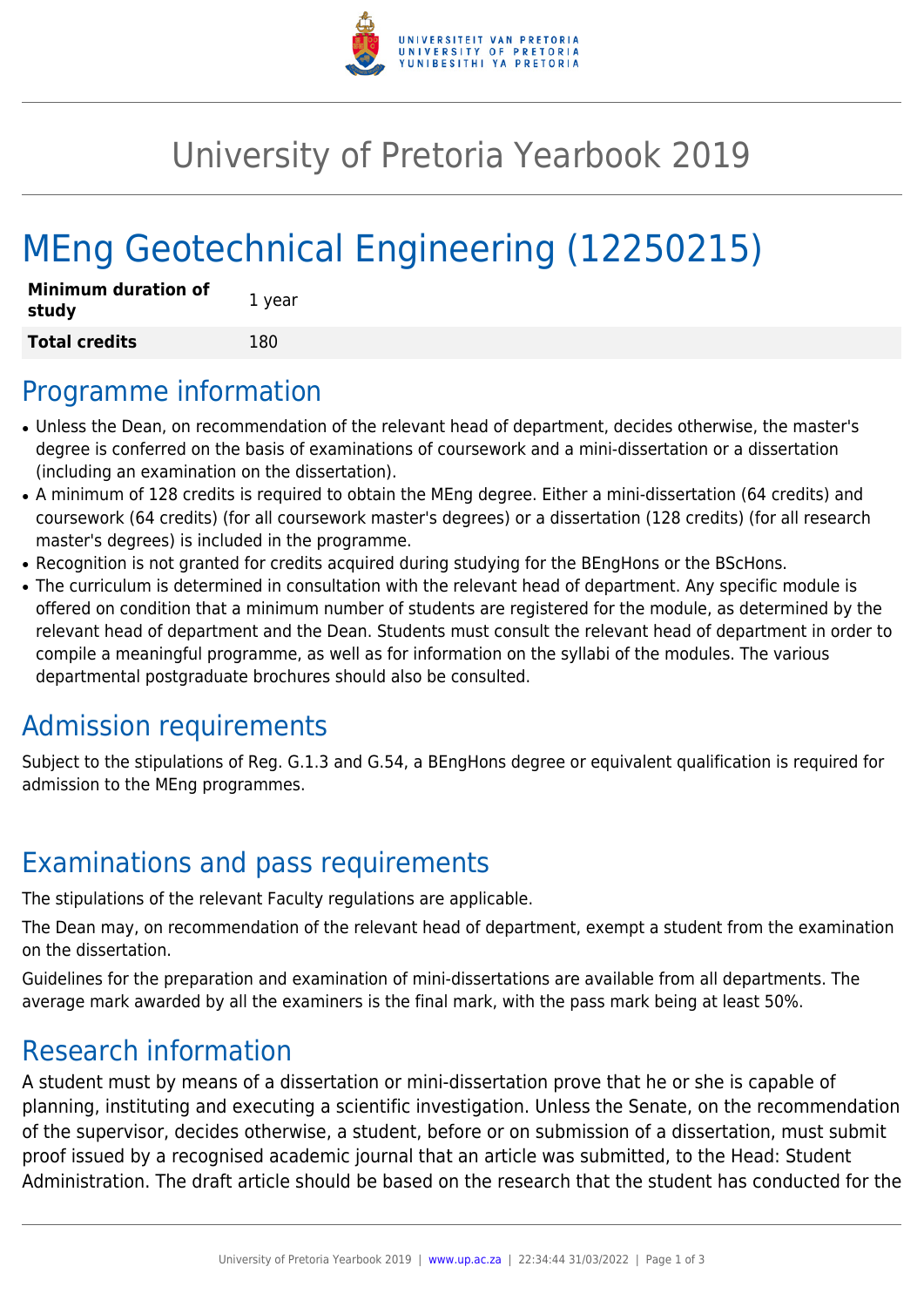

dissertation and be approved by the supervisor if the supervisor is not a co-author. The supervisor shall be responsible for ensuring that the paper is taken through all the processes of revision and resubmission, as may be necessary. Conferment of the degree may be made subject to compliance with the stipulations of this regulation.

#### Pass with distinction

- i. A student who submits a dissertation passes with distinction if an average mark of at least 75% is obtained for the dissertation (and the examination on the dissertation).
- ii. A student who completes the master's degree on grounds of coursework and a mini-dissertation, passes with distinction if a weighted average mark of at least 75% is obtained in the first 128 credits obtained for the degree [first 256 credits in the case of the MEng (Engineering Management), MEng (Project Management), MSc (Engineering Management) or the MSc (Project Management)], provided that 64 of these credits are allocated to the mini-dissertation. However, the degree is not awarded with distinction should a student fail any of these modules (excluding modules which have been timeously discontinued). The degree is also not awarded with distinction if a student obtains less than 70% for the mini-dissertation.